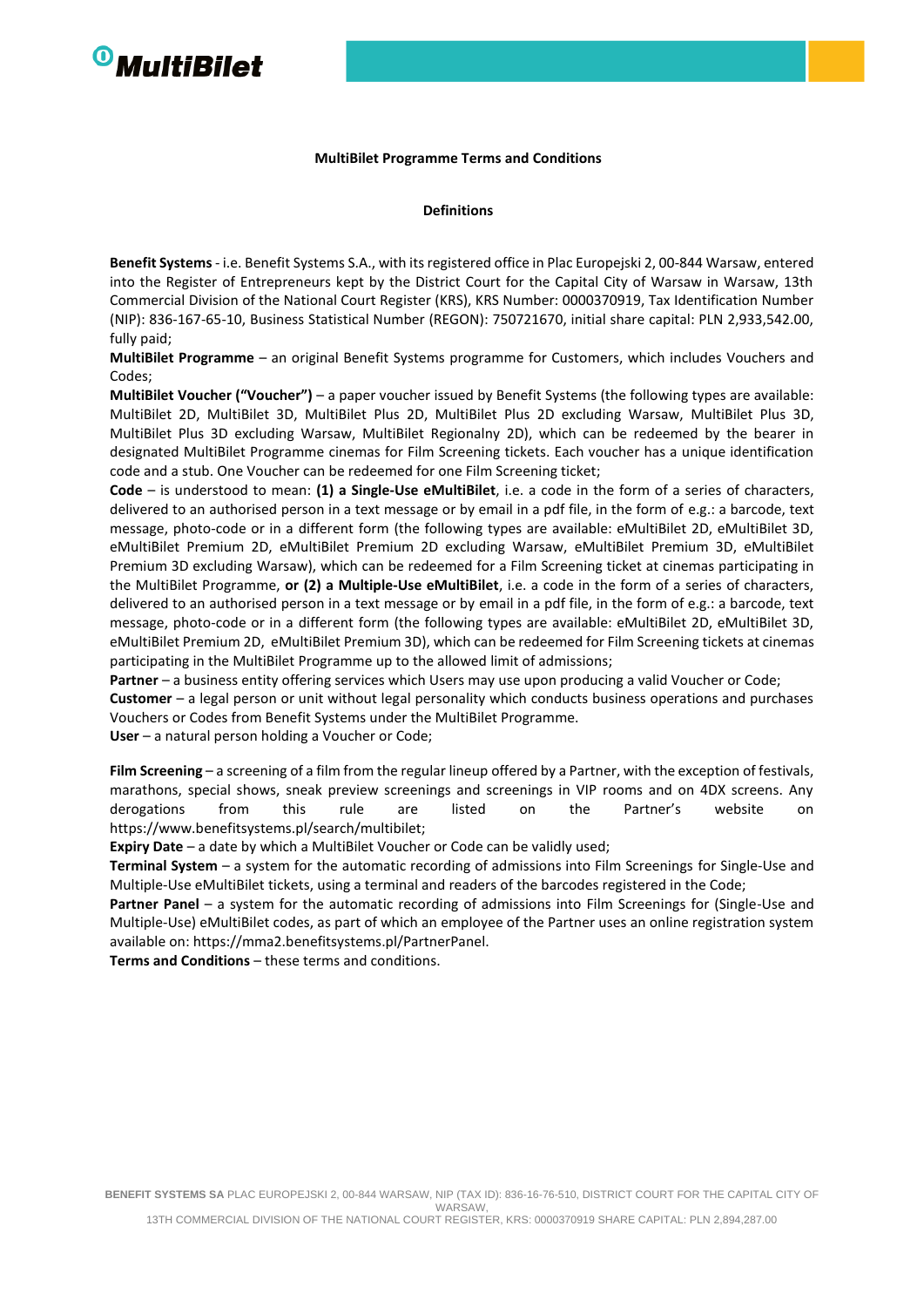

#### **Chapter I**

#### **MultiBilet Vouchers**

## **Article 1**

#### **General Rules**

- **1.** These Terms and Conditions apply to the purchase process, the acceptance of MultiBilet Vouchers and to complaints about the sales of MultiBilet Vouchers.
- **2.** MultiBilet Vouchers have an Expiry Date, of which the Customer shall be notified when placing an order.
- **3.** A MultiBilet Voucher becomes invalid after the Expiry Date.
- **4.** By placing an order for the Vouchers, the Customer accepts these Terms and Conditions.
- **5.** The MultiBilet Voucher cannot be redeemed for money (cash), either in whole or in part, and cannot be returned to Benefit Systems, with the exception of cases related to complaints.
- **6.** The buyer of a MultiBilet Voucher shall not be entitled to resell it or use it otherwise, e.g. as part of business activity.
- **7.** Before purchasing MultiBilet Vouchers, the Customer is required to read the Terms and Conditions posted by Benefit Systems o[n www.benefitsystems.pl/multibilet/jak-to-dziala](http://www.benefitsystems.pl/multibilet/jak-to-dziala) and agrees to advise the User on the terms of use of the MultiBilet Programme.

## **Article 2**

## **Using MultiBilet Vouchers**

- **1.** Benefit Systems shall deliver the ordered MultiBilet Vouchers through a courier's service.
- **2.** Before a Film Screening, the User shall redeem the MultiBilet Voucher for a ticket in the cinema's ticket office.
- **3.** Once the MultiBilet Voucher has been handed over to an employee of the Partner to be redeemed for a ticket to a Film Screening, it shall not be possible to recover the MultiBilet Voucher, with the exception of cases related to complaints.
- **4.** Holding a MultiBilet Voucher is not a guarantee of obtaining a seat for a particular Film Screening.
- **5.** The User shall be entitled to use the MultiBilet Voucher on any day of the week.
- **6.** If a Voucher is redeemed on the last day before it expires, the cinema staff has be right to refuse to redeem the Voucher for a ticket for a Film Screening scheduled for after the expiry of the Voucher.
- **7.** The MultiBilet Voucher shall not be accepted if its number or barcode is illegible.
- **8.** A list of venues which accept the MultiBilet Vouchers is available o[n www.benefitsystems.pl/search/multibilet.](http://www.benefitsystems.pl/search/multibilet) Benefit Systems reserves the right to amend the list of venues which accept the Vouchers.
- **9.** The MultiBilet Plus 2D excluding Warsaw and MultiBilet Plus 3D excluding Warsaw are accepted at the cinemas listed on[: www.benefitsystems.pl/search/multibilet](http://www.benefitsystems.pl/search/multibilet) with the exception of cinemas located in Warsaw.

## **Article 3**

## **Order placement and delivery**

- **1.** Only Customers may purchase MultiBilet Vouchers.
- **2.** Orders for MultiBilet Vouchers may be placed by email at: [sprzedaz@programkinowy.pl](mailto:sprzedaz@programkinowy.pl) 24 hours per day, every day of the year. Orders placed on weekdays after 4 p.m. and on Saturdays, Sundays and holidays shall be filled on the next business day. The order shall be filled within 7 days.
- **3.** Orders shall only be filled upon the acceptance of the Terms and Conditions and if accurate data is provided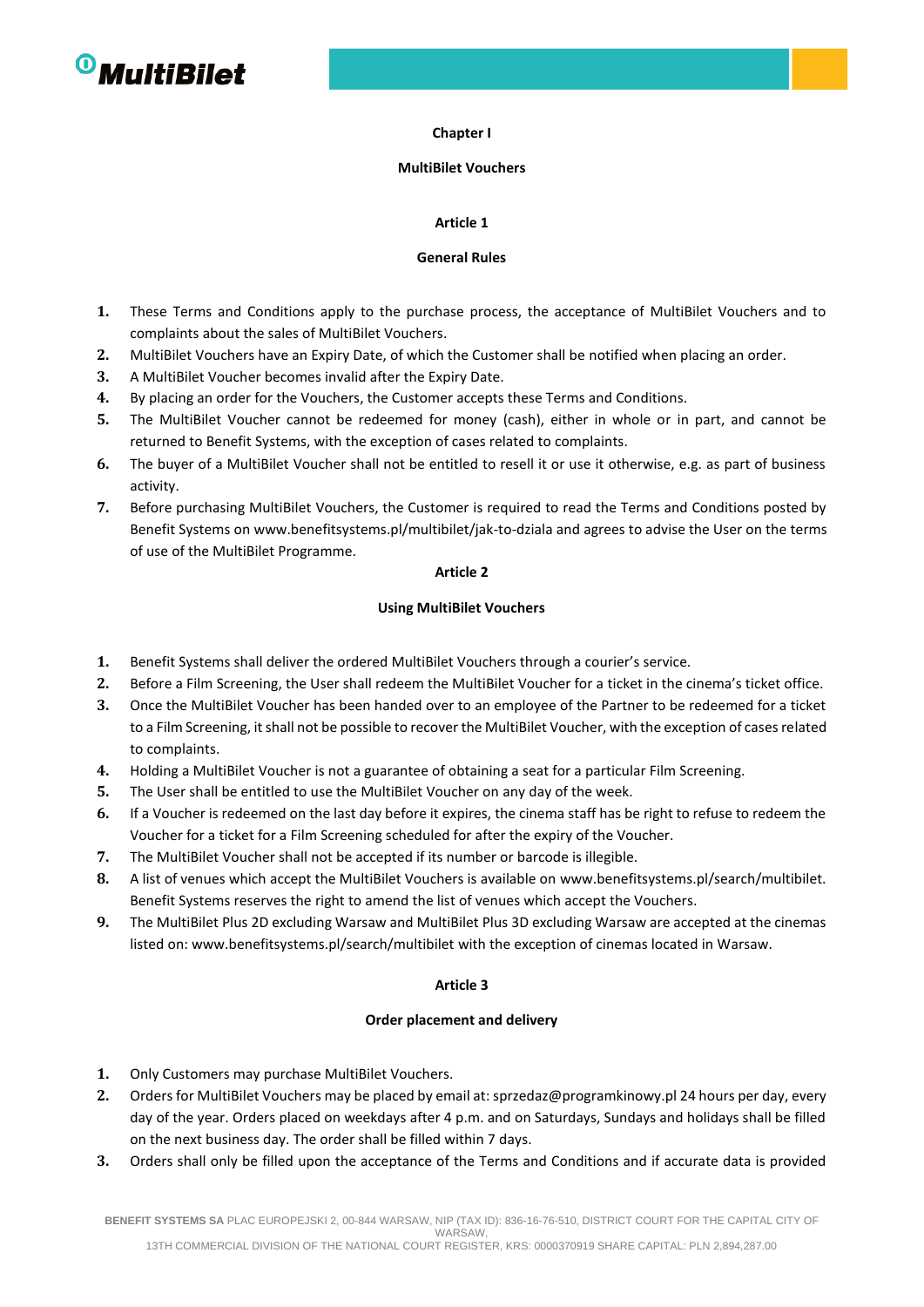

when the order is placed.

- **4.** Payment for the ordered Vouchers shall be made in one of the two ways specified below:
	- 1) For new Customers a pro-forma invoice shall be sent to the e-mail address provided by the Customer, on the basis of which the Customer shall make the payment and once the amount is credited to the account of Benefit Systems, Benefit Systems shall send the ordered number of MultiBilet Vouchers, with the original invoice, to the Customer.
	- 2) For existing Customers once the order is placed, the purchased MultiBilet Vouchers, along with the invoice, shall be sent to the Customer using a courier's service. The Customer shall pay the fee to Benefit Systems within 14 days of the date of issue of the VAT invoice.
- **5.** Benefit Systems shall cover the cost of delivery of the Vouchers to the Customer.

## **Article 4**

## **Complaints**

- **1.** A MultiBilet Voucher, purchased in the manned set out in the Terms and Conditions, shall not be exchanged for a different one.
- **2.** Benefit Systems shall not be held accountable for any MultiBilet Vouchers which are lost or damaged after they have been provided to the Customer.
- **3.** The Customer or User shall not be entitled to any claims against Benefit Systems for the loss (including theft) or damage to the MultiBilet Vouchers once they have been handed over to the Customer or if access to the Vouchers is obtained by any third parties without Benefit Systems being at fault.
- **4.** Any complaints related to deficiencies in the MultiBilet Voucher handling process and its use to be redeemed for admission to a Film Screening shall be examined by Benefit Systems promptly after the User or Customer lodges a complaint.
- **5.** Complaints may be lodged by email to the following address[: info@programkinowy.pl.](mailto:info@programkinowy.pl)

## **Article 5**

## **Liability**

- **1.** Benefit Systems shall not be liable for the course of the Film Screening, which falls within the exclusive responsibility of the Partner. Benefit Systems shall not be liable for the content of a particular Film Screening, including any advertising content, and its conformity to the actual course.
- **2.** Benefit Systems shall not be liable for any changes to the film lineup offered by the Partner.
- **3.** The User and/or Customer should notify Benefit Systems of any irregularities affecting the use of the MultiBilet Vouchers.
- **4.** Benefit Systems shall be liable for the accuracy of the provided MultiBilet Voucher and for the Voucher's expiry date.

## **Chapter II**

## **eMultiBilet Code**

## **Article 1**

## **General Rules**

## **1.** These Terms and Conditions apply to the eMultiBilet code purchase and acceptance process, as well as to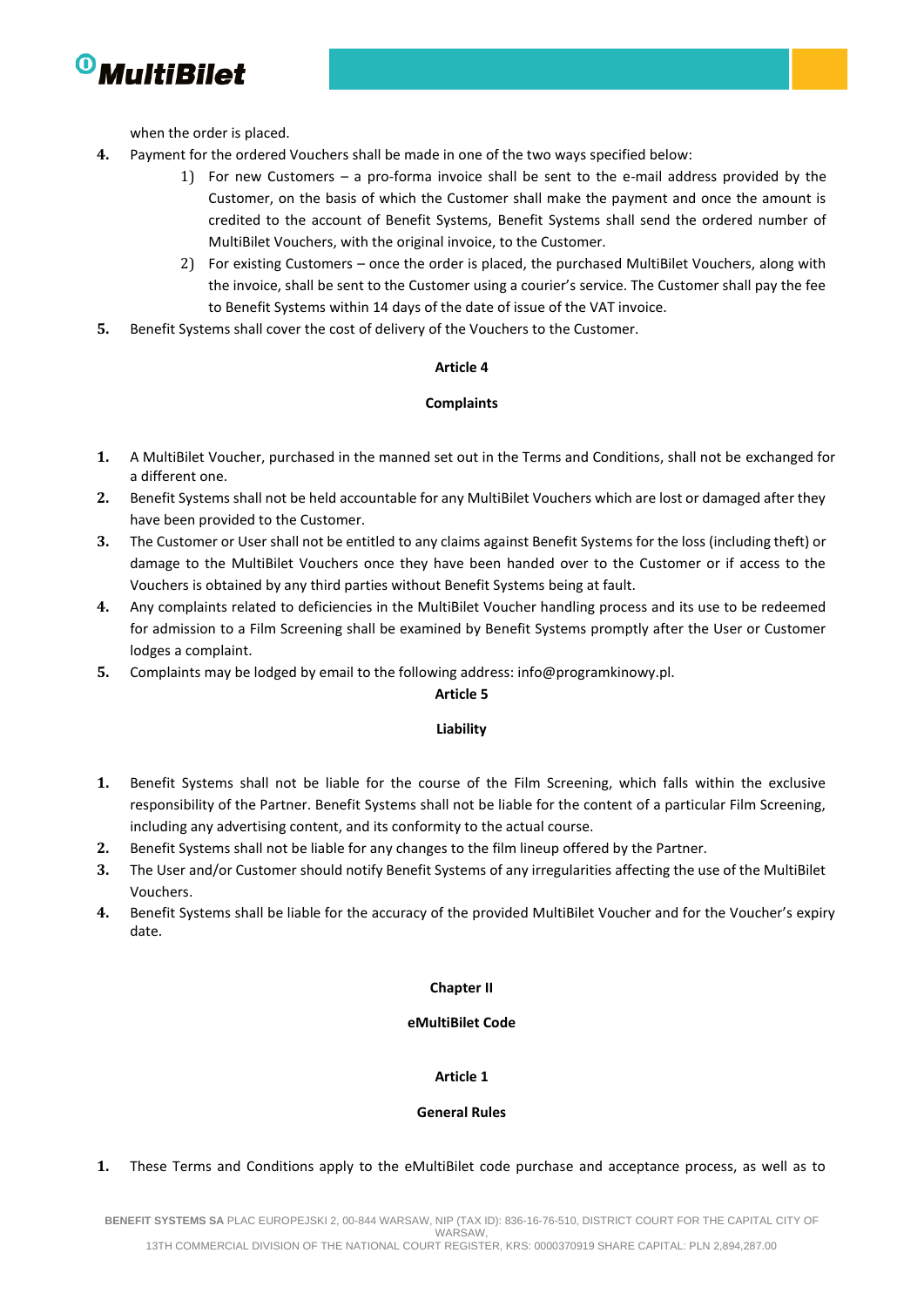

complaints concerning eMultiBilet codes.

- **2.** eMultiBilet Codes have an Expiry Date, of which the Customer shall be notified when placing an order.
- **3.** The eMultiBilet becomes invalid after the Expiry Date.
- **4.** The eMultiBilet becomes invalid after all the Codes stored in it have been used.
- **5.** By placing an order, the Customer accepts these Terms and Conditions.
- **6.** The eMultiBilet cannot be redeemed for money (cash), either in whole or in part, and cannot be returned to Benefit Systems, apart for cases related to complaints.
- **7.** The buyer of a the eMultiBilet shall not be entitled to resell it or use it otherwise, e.g. as part of business activity.
- **8.** Before purchasing an eMultiBilet, the Customer is required to read the Terms and Conditions posted by Benefit Systems on [www.benefitsystems.pl/multibilet/jak-to-dziala](http://www.benefitsystems.pl/multibilet/jak-to-dziala) and agrees to advise the User on the terms of use of the MultiBilet Programme.

## **Article 2**

## **Using eMultiBilet**

- **1.** Benefit Systems shall send the ordered eMultiBilet to the Customer in an encrypted excel file by email. The password to access the file shall be sent in a separate email.
- **2.** Before the Film Screening, the User shall show the eMultiBilet in the cinema's ticket office. Once the eMultiBilet is entered and the transaction is confirmed in the Terminal System on in the app, the User shall be entitled to enter the Film Screening of their choice.
- **3.** Once the Code has provided to an employee of the Partner to be redeemed for a ticket to a Film Screening, it shall not be possible to recover a verified Electronic Cinema Code, with the exception of cases related to complaints.
- **4.** Holding an eMultiBilet is not a guarantee of obtaining a seat for a particular Film Screening.
- **5.** The User shall be entitled to use the eMultiBilet on all days of the week, with the exception of time-limited eMultiBilets, of which the Customer shall be notified upon purchase.
- **6.** If an eMultiBilet code is redeemed on the last day before it expires, the cinema staff has the right to refuse to redeem the Voucher for a ticket for a Film Screening scheduled for after the expiry of the eMultiBilet.
- **7.** The eMultiBilet shall not be accepted if its number, barcode of photo-code is illegible or if the eMultiBilet has already been used.
- **8.** The User is entitled to check the current number of Codes available in his or her eMultiBilet. For this purpose, the User may contact the Benefit Systems hotline at: 22 242 42 42, 7 days a week, between 7 a.m. and 10 p.m.
- **9.** A list of venues which accept the eMultiBilet is available on [www.benefitsystems.pl/search/multibilet.](http://www.benefitsystems.pl/search/multibilet) Benefit Systems reserves the right to amend the list of venues which accept them.
- **10.** The eMultiBilet Premium 2D excluding Warsaw and eMultiBilet Premium 3D excluding Warsaw are accepted at the cinemas whose list is available on: www.benefitsystems.pl/search/multibilet, with the exception of cinemas located in Warsaw and Janki.
- **11.** The eMultiBilet cannot be used in the event of a failure of the Terminal System or the App.

## **Article 3**

## **Order placement and delivery**

- **1.** Only Customers may purchase the eMultiBilet.
- **2.** Orders for the eMultiBilet may be placed by email at: [sprzedaz@programkinowy.pl](mailto:sprzedaz@programkinowy.pl) 24 hours per day, every day of the year. Orders placed on weekdays after 4 p.m. and on Saturdays, Sundays and holidays shall be filled on the next business day. The order shall be filled within 7 days.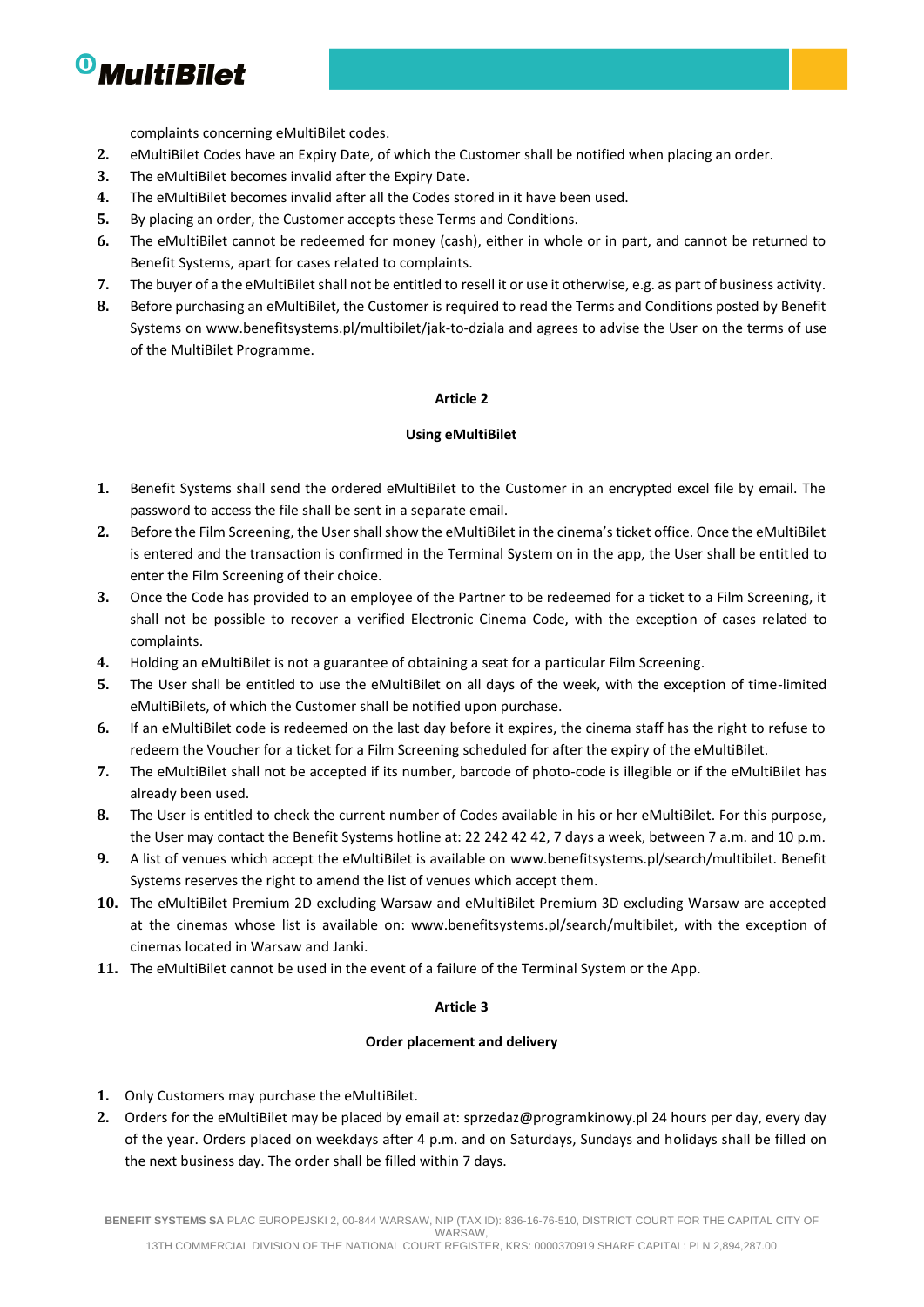

- **3.** Orders shall only be filled upon the acceptance of the Terms and Conditions and if accurate data is provided when the order is placed.
- **4.** Payment for the ordered eMultiBilet shall be made in one of the two ways specified below:
	- 1) For new Customers a pro-forma invoice shall be sent to the e-mail address provided by the Customer, on the basis of which the Customer shall make the payment and once the amount is credited to the account of Benefit Systems, Benefit Systems shall send the ordered number of eMultiBilets, with the original invoice, to the Customer.
	- 2) For existing Customers once the order is placed, the purchased eMultiBilets shall be sent to the Customer in an encrypted file to the e-mail address provided in the form. The original invoice shall be sent to the Customer by mail. The Customer shall pay the fee to Benefit Systems within 14 days of the date of issue of the VAT invoice.

## **Article 4**

## **Complaints**

- **1.** An eMultiBilet purchased as per the Terms and Conditions must not be exchanged for a different one.
- **2.** Benefit Systems shall not be accountable for eMultiBilets which have been lost or damaged after they have been provided to the Customer.
- **3.** The Customer or User shall not be entitled to any claims against Benefit Systems for the loss (including theft) or damage to the eMultiBilet once it has been handed over to the Customer or if access to the eMultiBilet is obtained by any third parties without Benefit Systems being at fault.
- **4.** Any complaints related to deficiencies in the eMultiBilet handling process and its use to be redeemed for admission to a Film Screening shall be examined by Benefit Systems promptly after the User or Customer lodges a complaint.
- **5.** Complaints may be lodged by email to the following address: [info@programkinowy.pl.](mailto:info@programkinowy.pl)

## **Article 5**

## **Liability**

- **1.** Benefit Systems shall not be liable for the course of the Film Screening, which falls within the exclusive responsibility of the Partner. Benefit Systems shall not be liable for the content of a particular Film Screening, including any advertising content, and its conformity to the actual course.
- **2.** Benefit Systems shall not be liable for any changes to the film lineup offered by the Partner.
- **3.** The User and/or the Customer should notify Benefit Systems of any irregularities affecting the use of the eMultiBilet.
- **4.** Benefit Systems shall be liable for the accuracy of the provided eMultiBilet and for the expiry dates of the Codes.
- **5.** Benefit Systems shall not be liable for the User's inability to use the eMultiBilet in the case of a failure of the Terminal System or the App.

## **Chapter III**

## **Article 1**

## **Final Provisions**

- 1. Any matters not regulated herein shall be governed by the provisions of the Polish Civil Code.
- 2. Any disputes between the Customer and Benefit Systems shall be settled by a general court of law with jurisdiction over Benefit Systems.